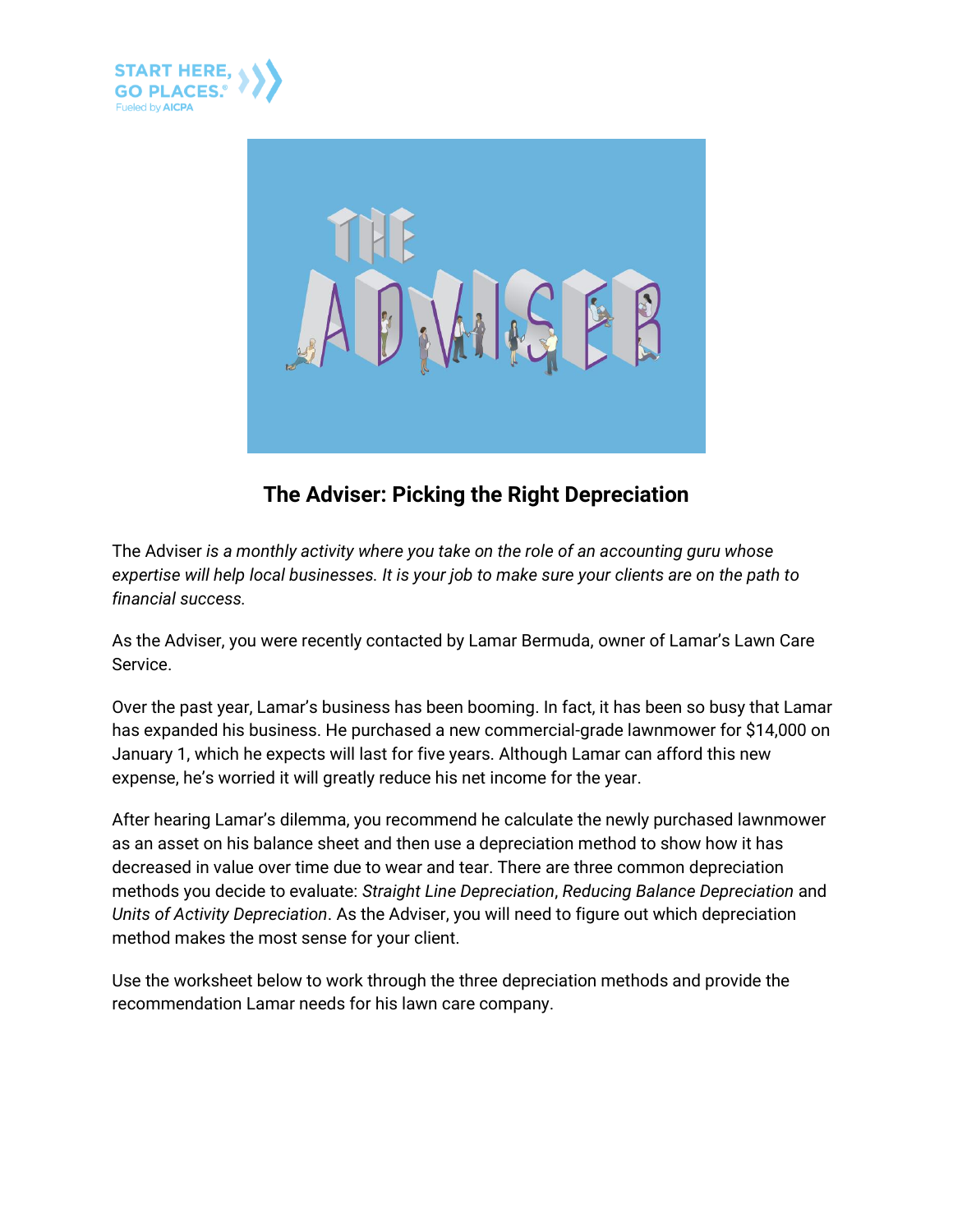

## **Picking the Right Depreciation Worksheet**

| <b>Method</b>     | <b>Straight-Line</b><br><b>Depreciation</b> | <b>Double Declining</b><br><b>Balance Depreciation</b> | <b>Units of Activity</b><br><b>Depreciation</b> |
|-------------------|---------------------------------------------|--------------------------------------------------------|-------------------------------------------------|
| <b>Definition</b> |                                             |                                                        |                                                 |
| <b>Formula</b>    |                                             |                                                        |                                                 |

**Straight Line Depreciation – Commercial Lawn Mower:** Acquired January 1. Purchased for \$14,000; salvage value is \$2,000. Useful life is 5 years. Remember: the asset cannot depreciate below its salvage value.

- 1. How is the depreciable cost for the straight-line method computed?
- 2. What is the depreciable cost amount?
- 3. Show your computation to calculate the annual depreciation expense.
- 4. Complete the following Straight Line Depreciation table:

| Year | <b>Opening Value</b> |  | <b>Net Book Value</b> |
|------|----------------------|--|-----------------------|
|      |                      |  |                       |
|      |                      |  |                       |
|      |                      |  |                       |
|      |                      |  |                       |
|      |                      |  |                       |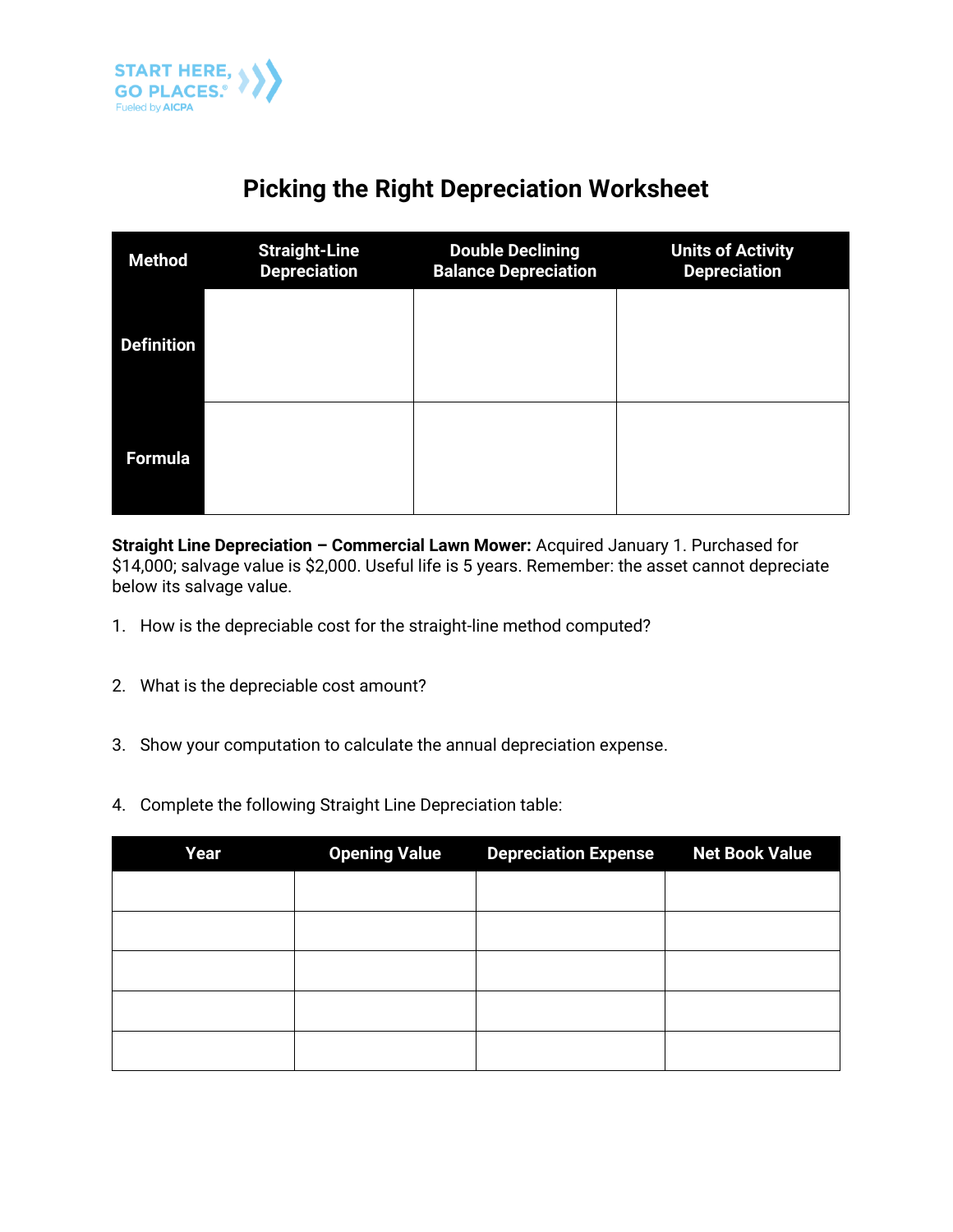

- 5. What pattern is clear for the annual depreciation expense under the straight line method?
- 6. What would change if the equipment was purchased on July 1 instead of January 1?
- 7. Create an updated chart to reflect equipment purchased on July 1.

| Year | <b>Opening Value Depreciation Expense</b> | <b>Net Book Value</b> |
|------|-------------------------------------------|-----------------------|
|      |                                           |                       |
|      |                                           |                       |
|      |                                           |                       |
|      |                                           |                       |
|      |                                           |                       |
|      |                                           |                       |

**Double Declining Balance Method – Commercial Lawn Mower:** Acquired January 1. Purchased for \$14,000; salvage value is \$2,000. Useful life is 5 years.

- 1. Is the salvage value used to compute book value (circle the answer)? **YES NO**
- 2. How is the double declining rate computed?
- 3. Complete the following DDB table:

| Year   | <b>Book Value:</b><br><b>Start of Year</b> | <b>DDB</b><br><b>Percent</b> | <b>Annual</b><br><b>Depreciation Expense</b> | <b>Accumulated</b><br><b>Depreciation</b> | <b>Book Value:</b><br><b>End of Year</b> |
|--------|--------------------------------------------|------------------------------|----------------------------------------------|-------------------------------------------|------------------------------------------|
| Year 1 |                                            |                              |                                              |                                           |                                          |
| Year 2 |                                            |                              |                                              |                                           |                                          |
| Year 3 |                                            |                              |                                              |                                           |                                          |
| Year 4 |                                            |                              |                                              |                                           |                                          |
| Year 5 |                                            |                              |                                              |                                           |                                          |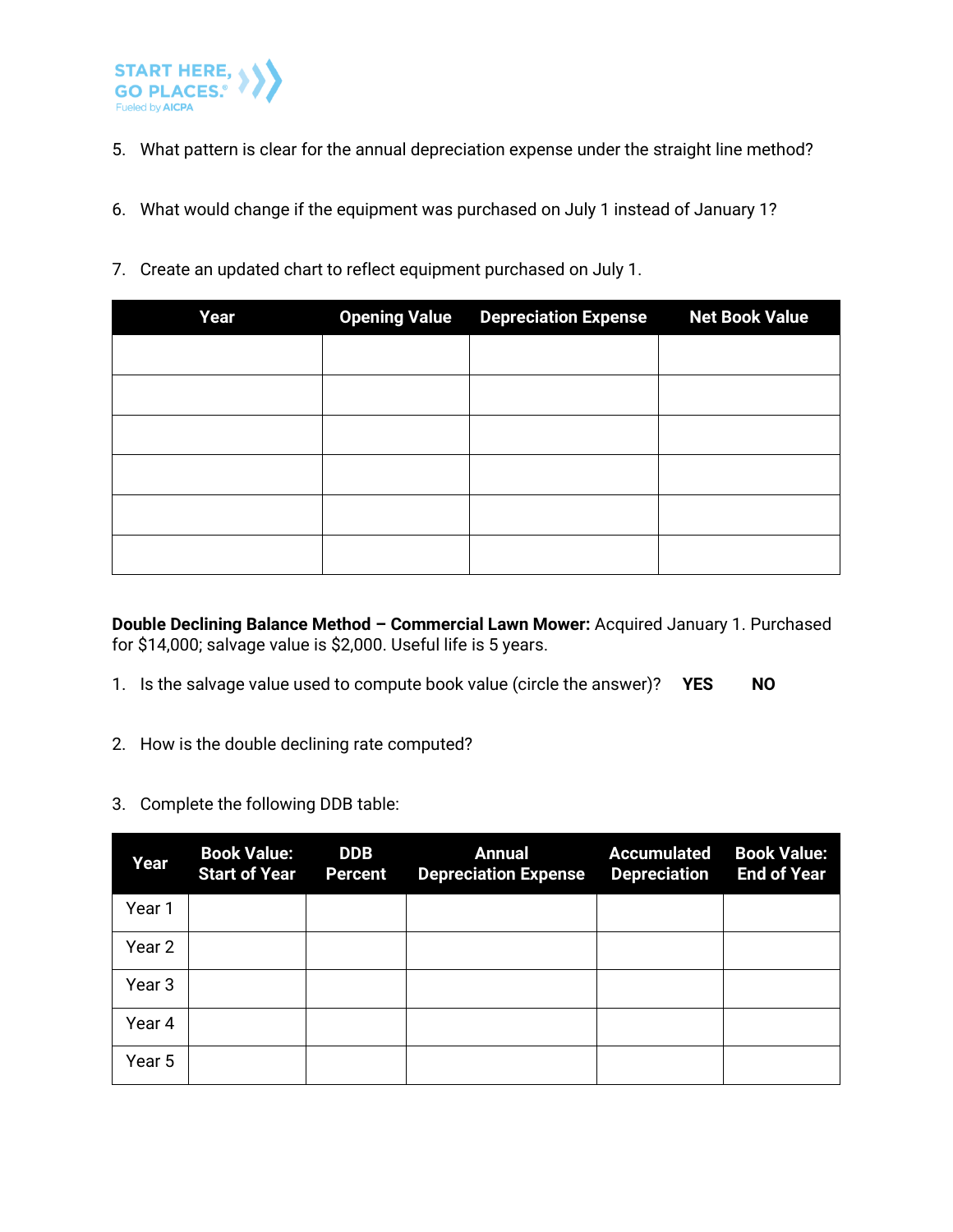

- 4. What amount must the balance in the accumulated depreciation account equal in year 4?
- 5. In which year does the Straight Line Depreciation expense exceed the Double-Declining

Balance Depreciation?

6. How does the depreciation requirement alter calculations in year 4?

**Units of Activity – Commercial Lawn Mower:** Acquired January 1. Purchased for \$14,000; salvage value is \$2,000. Useful life is 5 years. Total units of activity = 6,250 hours.

- 1. What is the depreciable cost amount?
- 2. Show your computation to calculate the depreciation rate per hour.
- 3. Will the depreciation rate change from year to year? **YES NO**
- 4. Complete the following Units of Activity Depreciation table for the first five years they use the equipment:

| Year   | <b>Hours</b><br><b>Used</b> | <b>Depreciation</b><br><b>Rate Per Hour</b> | <b>Annual</b><br><b>Depreciation</b><br><b>Expense</b> | <b>Accumulated</b><br><b>Depreciation</b><br><b>Balance</b> | <b>Book Value</b> |
|--------|-----------------------------|---------------------------------------------|--------------------------------------------------------|-------------------------------------------------------------|-------------------|
| Year 1 | 950                         |                                             |                                                        |                                                             |                   |
|        |                             |                                             |                                                        |                                                             |                   |
| Year 2 | 845                         |                                             |                                                        |                                                             |                   |
| Year 3 | 1,250                       |                                             |                                                        |                                                             |                   |
| Year 4 | 1,555                       |                                             |                                                        |                                                             |                   |
| Year 5 | 1650                        |                                             |                                                        |                                                             |                   |

- 5. What is the accumulated depreciation balance for the asset at the end of year 3?
- 6. What must the book value equal at the end of year 5?